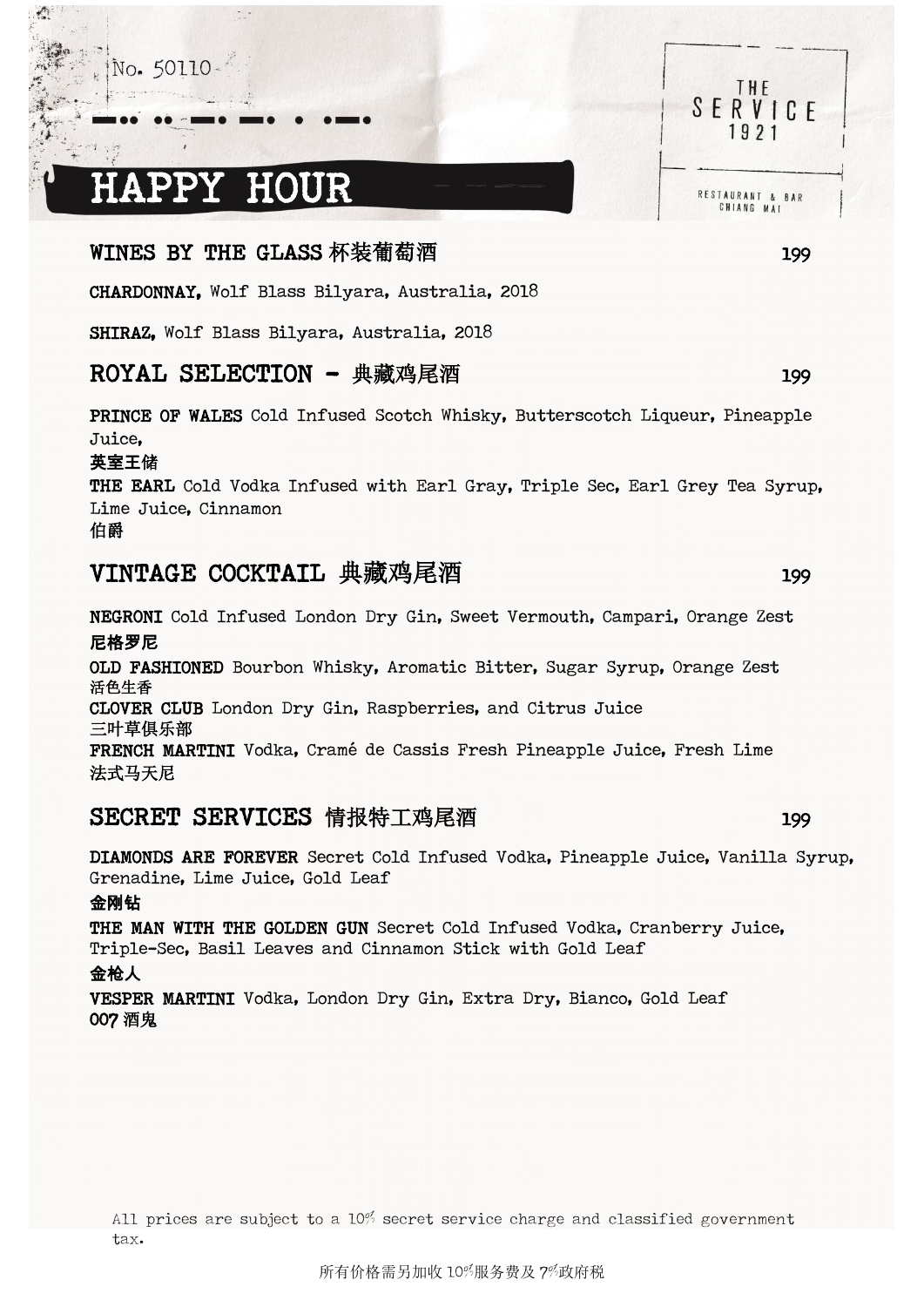ľ ٠

 $\sqrt{2}$ 

ł.

# PPY HOUR

 $\sim$  .

# 1921 SIGNATURE 1921 招牌鸡尾酒 1921 199

MEKHONG MELON Mekhong, Midori Liqueur, Fresh Lime Juice, Pineapple Juice, Sugar Syrup

#### 湄公河酒, 蜜瓜甜酒, 菠萝**汁**, 青柠汁

MAITAI TWIST Cold Infused Rum with Cherry, Dark Rum, Triple Sec, Almond Syrup, Lime Juice, Pineapple Juice

朗姆洒,樱桃,君度和,杏仁色糖,柠檬汁,博咯汁

CHILI WATERMELON MARTINI Cold Infused London Dry Gin with Chili, Triple Sec, Watermelon Syrup, Lime Juice, Maple Syrup 加辣椒的冷杜松子酒

# LOCALLY INSPIRED 清迈特选鸡尾酒 199

THAIPIRINHA Pampero Añejo Blanco Rum, Lemongrass, Young Ginger, Hot Basil, Fresh Lime, Brown Sugar, Soda Water, Ginger Ale 泰平琳娜 THAI SANGRIA Fresh Seasonal Chiang Mai's Fruits, Apple, Fresh Passion Fruit, Mango, London Dry Gin, Maple Syrup, Top with Beer 清迈桑格利亚 KA-NIT-THA Chiangmai Origin Gin, Passion Fruit, Pineapple Juice

卡尼塔

All prices are subject to a 10% secret service charge and classified government tax.